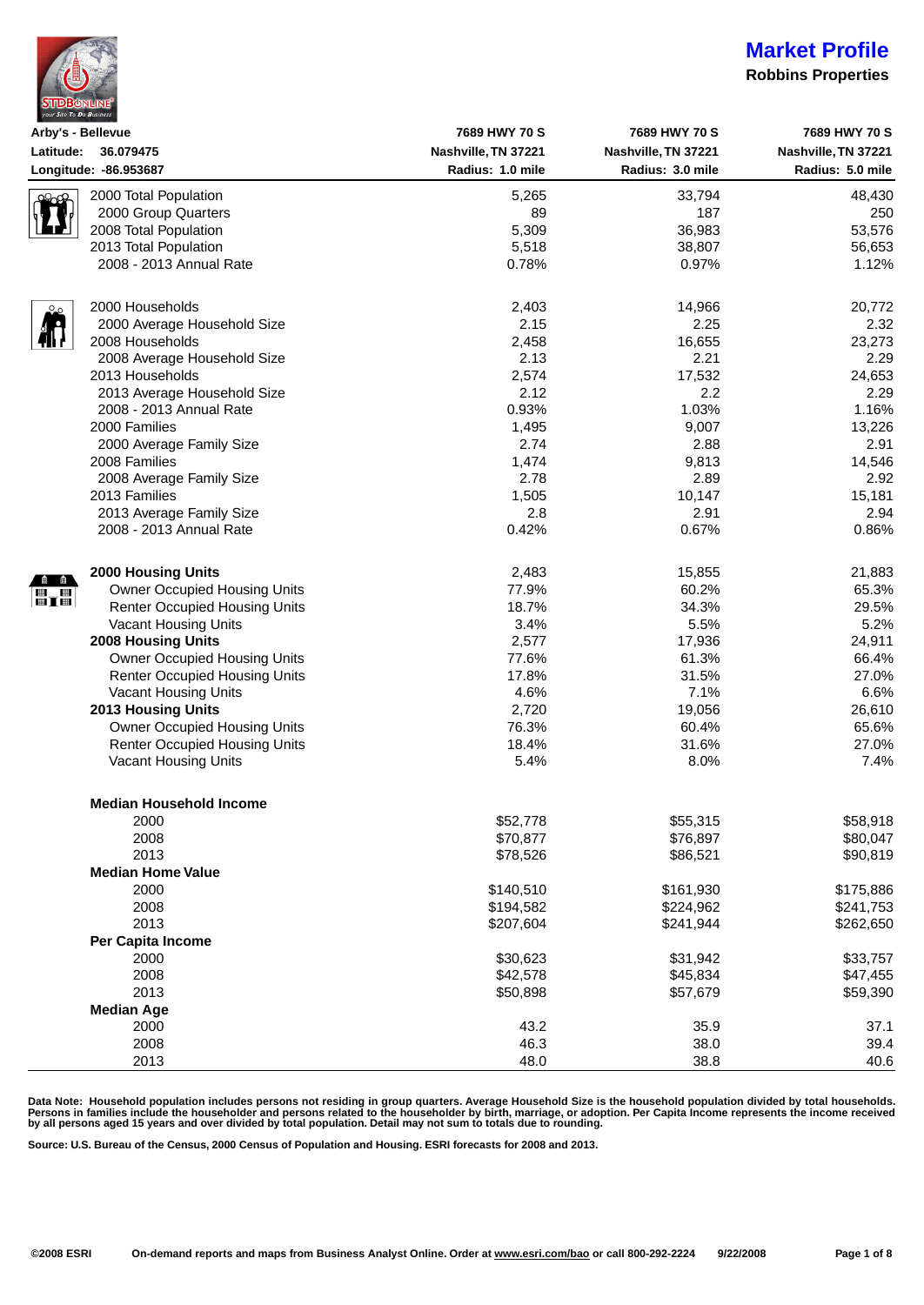| <b>STDBONLINE®</b><br>your Site To Do Business |  |
|------------------------------------------------|--|

### **Robbins Properties**

|           | Arby's - Bellevue                                   | 7689 HWY 70 S       | 7689 HWY 70 S       | 7689 HWY 70 S       |
|-----------|-----------------------------------------------------|---------------------|---------------------|---------------------|
|           | Latitude: 36.079475                                 | Nashville, TN 37221 | Nashville, TN 37221 | Nashville, TN 37221 |
|           | Longitude: - 86.953687                              | Radius: 1.0 mile    | Radius: 3.0 mile    | Radius: 5.0 mile    |
| <b>11</b> | 2000 Households by Income                           |                     |                     |                     |
|           | Household Income Base                               | 2,395               | 15,144              | 20,859              |
|           | $<$ \$15,000                                        | 5.3%                | 7.2%                | 6.8%                |
|           | $$15,000 - $24,999$                                 | 8.3%                | 7.4%                | 7.4%                |
|           | \$25,000 - \$34,999                                 | 14.1%               | 12.7%               | 11.6%               |
|           | \$35,000 - \$49,999                                 | 19.0%               | 17.1%               | 15.8%               |
|           | \$50,000 - \$74,999                                 | 22.4%               | 20.9%               | 20.4%               |
|           | \$75,000 - \$99,999                                 | 15.4%               | 13.2%               | 13.7%               |
|           | $$100,000 - $149,999$                               | 10.4%               | 14.2%               | 15.1%               |
|           | \$150,000 - \$199,999                               | 2.3%                | 3.6%                | 4.4%                |
|           | $$200,000+$                                         | 2.8%                | 3.6%                | 4.9%                |
|           | Average Household Income                            | \$66,637            | \$70,977            | \$77,768            |
|           | 2008 Households by Income                           |                     |                     |                     |
|           | Household Income Base                               | 2,457               | 16,657              | 23,272              |
|           | $<$ \$15,000                                        | 3.5%                | 4.8%                | 4.5%                |
|           | $$15,000 - $24,999$                                 | 4.7%                | 4.3%                | 4.0%                |
|           | \$25,000 - \$34,999                                 | 6.5%                | 5.5%                | 5.5%                |
|           | \$35,000 - \$49,999                                 | 14.7%               | 13.0%               | 12.2%               |
|           | \$50,000 - \$74,999                                 | 23.9%               | 20.4%               | 19.2%               |
|           |                                                     |                     |                     |                     |
|           | \$75,000 - \$99,999                                 | 20.4%               | 18.5%               | 17.7%               |
|           | \$100,000 - \$149,999                               | 16.4%               | 17.6%               | 18.7%               |
|           | \$150,000 - \$199,999                               | 4.8%                | 8.2%                | 8.5%                |
|           | \$200,000+                                          | 5.1%                | 7.7%                | 9.7%                |
|           | Average Household Income                            | \$89,940            | \$100,898           | \$108,307           |
|           | 2013 Households by Income                           |                     |                     |                     |
|           | Household Income Base                               | 2,572               | 17,531              | 24,653              |
|           | $<$ \$15,000                                        | 2.8%                | 3.8%                | 3.6%                |
|           | \$15,000 - \$24,999                                 | 3.5%                | 3.3%                | 3.1%                |
|           | $$25,000 - $34,999$                                 | 4.4%                | 3.8%                | 3.7%                |
|           | $$35,000 - $49,999$                                 | 9.9%                | 8.3%                | 8.0%                |
|           | \$50,000 - \$74,999                                 | 25.2%               | 21.2%               | 20.1%               |
|           | \$75,000 - \$99,999                                 | 21.8%               | 17.9%               | 16.5%               |
|           | $$100,000 - $149,999$                               | 18.3%               | 17.2%               | 17.7%               |
|           | \$150,000 - \$199,999                               | 5.9%                | 9.8%                | 10.8%               |
|           | \$200,000+                                          | 8.2%                | 14.9%               | 16.5%               |
|           | Average Household Income                            | \$106,669           | \$126,550           | \$135,219           |
|           | 2000 Owner Occupied HUs by Value                    |                     |                     |                     |
|           | Total                                               | 1,900               | 9,581               | 14,309              |
|           | < \$50,000                                          | 0.7%                | 0.6%                | 0.7%                |
|           | \$50,000 - 99,999                                   | 6.5%                | 11.3%               | 9.6%                |
|           | \$100,000 - 149,999                                 | 56.3%               | 30.9%               | 25.0%               |
|           | \$150,000 - 199,999                                 | 31.3%               | 29.0%               | 27.9%               |
|           | \$200,000 - \$299,999                               | 4.2%                | 22.6%               | 25.2%               |
|           | \$300,000 - 499,999                                 | 0.8%                | 4.4%                | 8.7%                |
|           | \$500,000 - 999,999                                 | 0.1%                | 0.9%                | 2.1%                |
|           | $$1,000,000+$                                       | 0.1%                | 0.3%                | 0.8%                |
|           | Average Home Value                                  | \$146,528           | \$180,437           | \$207,350           |
|           | 2000 Specified Renter Occupied HUs by Contract Rent |                     |                     |                     |
|           | Total                                               | 461                 | 5,436               | 6,414               |
|           | With Cash Rent                                      | 91.8%               | 97.6%               | 96.8%               |
|           | No Cash Rent                                        | 8.2%                | 2.4%                | 3.2%                |
|           | Median Rent                                         | \$709               | \$713               | \$707               |
|           | Average Rent                                        | \$739               | \$738               | \$735               |

Data Note: Income represents the preceding year, expressed in current dollars. Household income includes wage and salary earnings, interest, dividends, net rents,<br>pensions, SSI and welfare payments, child support and alim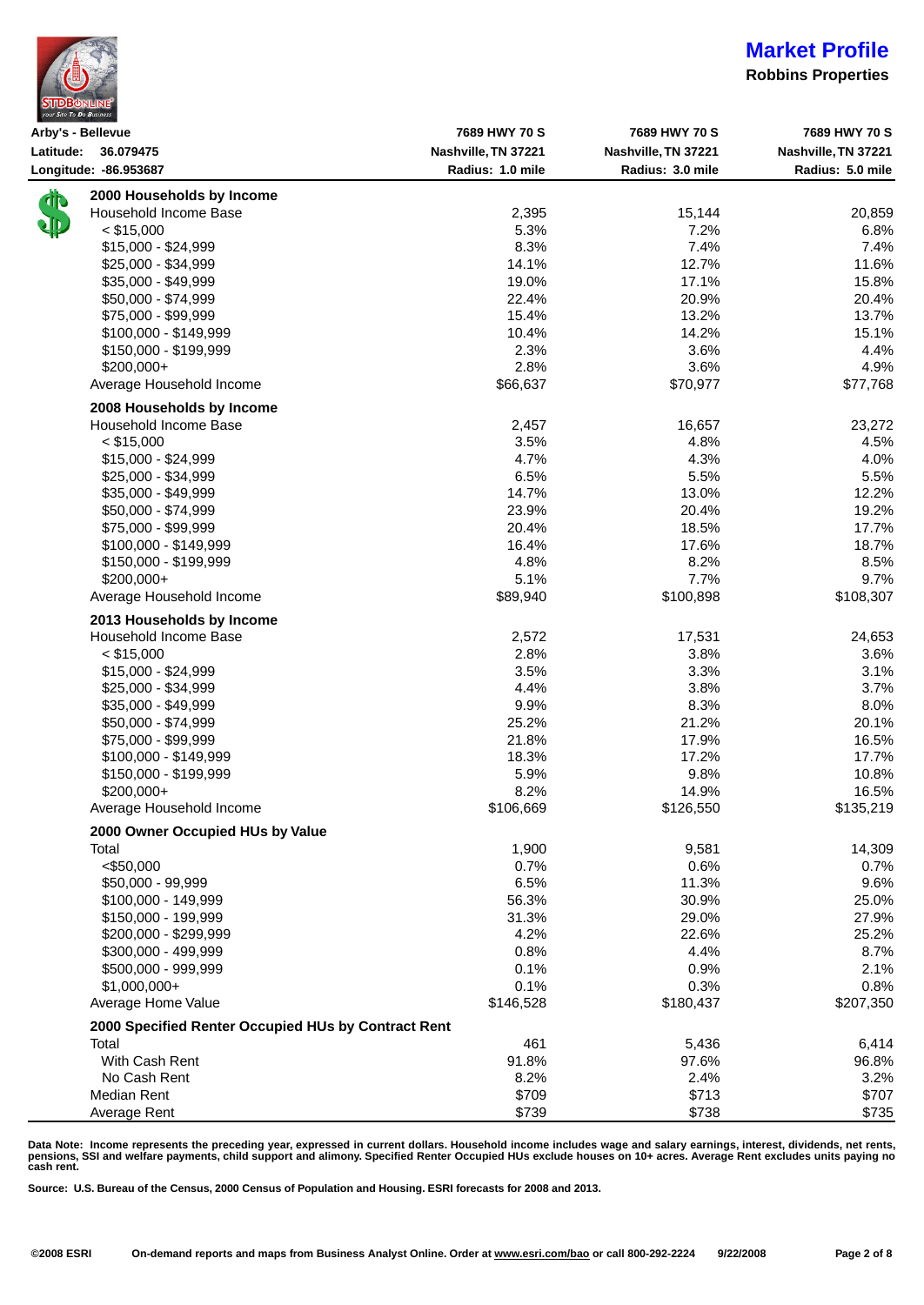| <b>STDBONLINE</b><br>vour Site To Do Business |  |
|-----------------------------------------------|--|

### **Robbins Properties**

| Arby's - Bellevue      | 7689 HWY 70 S       | 7689 HWY 70 S       | 7689 HWY 70 S       |
|------------------------|---------------------|---------------------|---------------------|
| Latitude: 36.079475    | Nashville, TN 37221 | Nashville, TN 37221 | Nashville, TN 37221 |
| Longitude: - 86.953687 | Radius: 1.0 mile    | Radius: 3.0 mile    | Radius: 5.0 mile    |
| 2000 Population by Age |                     |                     |                     |
| Total                  | 5,267               | 33,793              | 48,428              |
| $0 - 4$                | 5.6%                | 6.8%                | 6.8%                |
| $5 - 9$                | 5.0%                | 6.2%                | 6.3%                |
| $10 - 14$              | 5.2%                | 5.8%                | 6.1%                |
| $15 - 19$              | 5.1%                | 4.8%                | 5.0%                |
|                        |                     |                     |                     |
| $20 - 24$              | 3.8%                | 6.1%                | 5.5%                |
| $25 - 34$              | 12.9%               | 18.6%               | 16.5%               |
| $35 - 44$              | 15.1%               | 18.0%               | 17.9%               |
| 45 - 54                | 16.2%               | 15.0%               | 15.5%               |
| $55 - 64$              | 11.8%               | 8.4%                | 8.9%                |
| $65 - 74$              | 9.5%                | 5.6%                | 6.2%                |
| 75 - 84                | 7.6%                | 3.7%                | 4.1%                |
| $85+$                  | 2.1%                | 1.1%                | 1.1%                |
| $18+$                  | 80.7%               | 78.0%               | 77.4%               |
| 2008 Population by Age |                     |                     |                     |
| Total                  | 5,309               | 36,984              | 53,577              |
| $0 - 4$                | 5.0%                | 6.3%                | 6.2%                |
| $5 - 9$                |                     |                     |                     |
|                        | 5.2%                | 6.3%                | 6.5%                |
| $10 - 14$              | 5.3%                | 6.4%                | 6.7%                |
| $15 - 19$              | 4.8%                | 5.8%                | 6.0%                |
| $20 - 24$              | 4.5%                | 6.0%                | 5.4%                |
| $25 - 34$              | 9.8%                | 14.2%               | 12.4%               |
| $35 - 44$              | 13.4%               | 16.7%               | 16.1%               |
| $45 - 54$              | 15.0%               | 15.6%               | 16.4%               |
| $55 - 64$              | 14.9%               | 11.5%               | 12.2%               |
| $65 - 74$              | 10.0%               | 5.7%                | 6.2%                |
| 75 - 84                | 8.3%                | 3.8%                | 4.2%                |
| $85+$                  | 3.7%                | 1.6%                | 1.7%                |
| $18 +$                 | 81.4%               | 77.4%               | 76.9%               |
|                        |                     |                     |                     |
| 2013 Population by Age |                     |                     |                     |
| Total                  | 5,516               | 38,808              | 56,655              |
| $0 - 4$                | 4.8%                | 6.2%                | 6.1%                |
| $5 - 9$                | 4.7%                | 5.7%                | 5.8%                |
| $10 - 14$              | 5.3%                | 6.1%                | 6.5%                |
| $15 - 19$              | 5.1%                | 5.8%                | 6.1%                |
| $20 - 24$              | 4.3%                | 7.2%                | 6.3%                |
| $25 - 34$              | 10.0%               | 14.0%               | 12.1%               |
| $35 - 44$              | 11.3%               | 14.3%               | 13.9%               |
| $45 - 54$              | 14.9%               | 15.9%               | 16.6%               |
| $55 - 64$              | 15.3%               | 12.5%               | 13.4%               |
| $65 - 74$              | 11.1%               | 6.6%                | 7.0%                |
| 75 - 84                | 8.5%                | 3.8%                | 4.0%                |
|                        |                     |                     |                     |
| $85+$                  | 4.7%                | 1.9%                | 2.0%                |
| $18+$                  | 81.8%               | 78.3%               | 77.7%               |
| 2000 Population by Sex |                     |                     |                     |
| Males                  | 43.4%               | 46.7%               | 47.4%               |
| Females                | 56.6%               | 53.3%               | 52.6%               |
| 2008 Population by Sex |                     |                     |                     |
| Males                  | 43.8%               | 47.0%               | 47.8%               |
|                        |                     |                     |                     |
| Females                | 56.2%               | 53.0%               | 52.2%               |
| 2013 Population by Sex |                     |                     |                     |
| Males                  | 43.9%               | 47.2%               | 48.0%               |
| Females                | 56.1%               | 52.8%               | 52.0%               |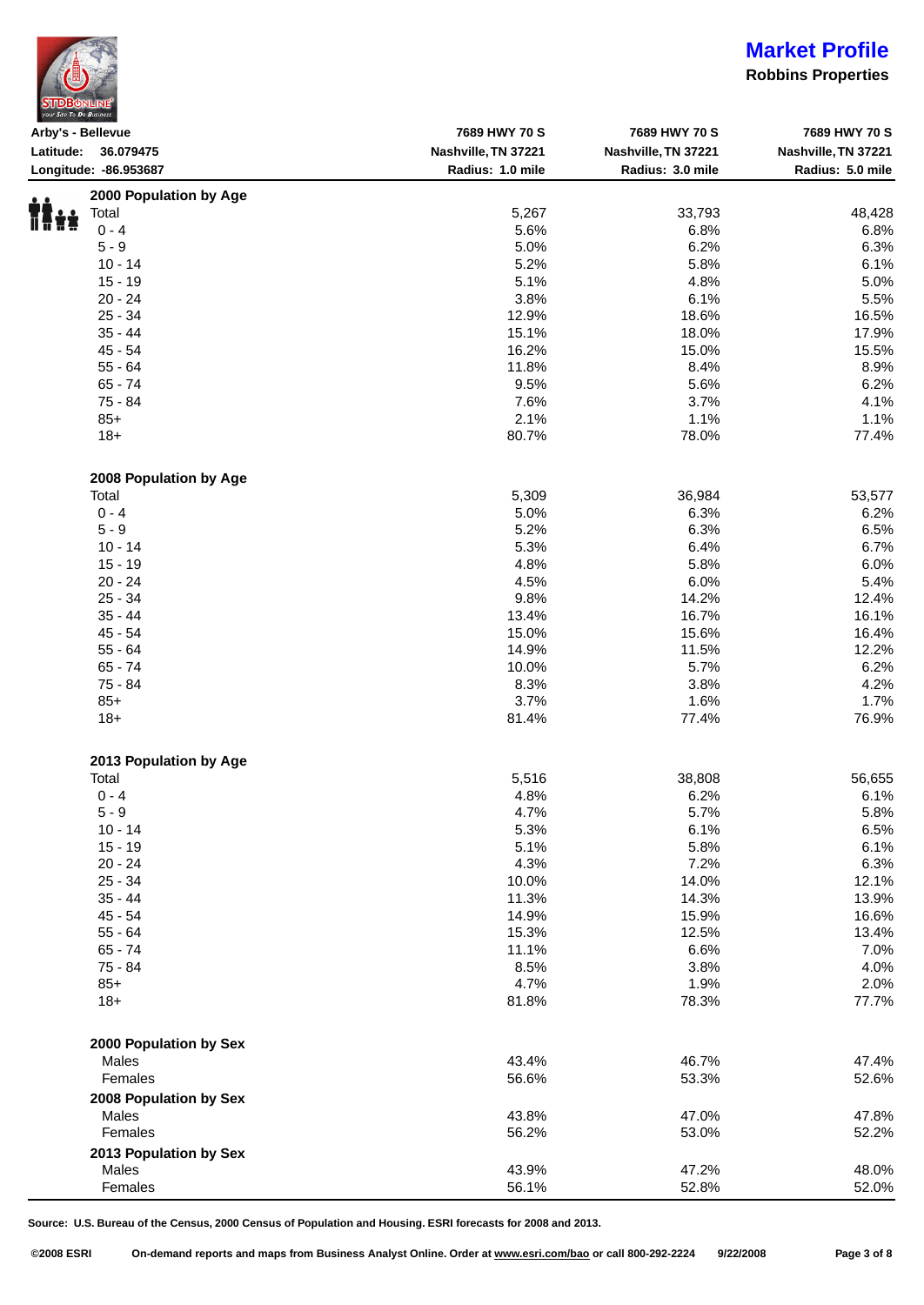| <b>STDBONLINE</b>        |  |
|--------------------------|--|
| your Site To Do Business |  |

## **Market Profile**

#### **Robbins Properties**

| Arby's - Bellevue |                                               | 7689 HWY 70 S       | 7689 HWY 70 S       | 7689 HWY 70 S       |
|-------------------|-----------------------------------------------|---------------------|---------------------|---------------------|
|                   | Latitude: 36.079475                           | Nashville, TN 37221 | Nashville, TN 37221 | Nashville, TN 37221 |
|                   | Longitude: -86.953687                         | Radius: 1.0 mile    | Radius: 3.0 mile    | Radius: 5.0 mile    |
|                   | 2000 Population by Race/Ethnicity             |                     |                     |                     |
|                   | Total                                         | 5,265               | 33,795              | 48,430              |
|                   | <b>White Alone</b>                            | 92.2%               | 88.9%               | 90.3%               |
|                   | <b>Black Alone</b>                            | 3.1%                | 5.1%                | 4.5%                |
|                   | American Indian Alone                         | 0.1%                | 0.2%                | 0.2%                |
|                   | Asian or Pacific Islander Alone               | 2.6%                | 3.7%                | 3.2%                |
|                   | Some Other Race Alone                         | 0.5%                | 0.6%                | 0.5%                |
|                   | Two or More Races                             | 1.5%                | 1.5%                | 1.3%                |
|                   |                                               |                     |                     |                     |
|                   | Hispanic Origin                               | 1.5%                | 1.9%<br>23.6        | 1.8%                |
|                   | Diversity Index                               | 17.3                |                     | 21.0                |
|                   | 2008 Population by Race/Ethnicity             |                     |                     |                     |
|                   | Total                                         | 5,310               | 36,983              | 53,575              |
|                   | <b>White Alone</b>                            | 89.7%               | 85.8%               | 87.7%               |
|                   | <b>Black Alone</b>                            | 3.8%                | 6.0%                | 5.2%                |
|                   | American Indian Alone                         | 0.1%                | 0.3%                | 0.2%                |
|                   | Asian or Pacific Islander Alone               | 3.7%                | 5.3%                | 4.5%                |
|                   | Some Other Race Alone                         |                     |                     |                     |
|                   | Two or More Races                             | 0.8%                | 0.9%                | 0.8%                |
|                   |                                               | 1.9%                | 1.8%                | 1.6%                |
|                   | Hispanic Origin                               | 2.4%                | 3.0%                | 2.8%                |
|                   | Diversity Index                               | 23.0                | 30.0                | 26.8                |
|                   | 2013 Population by Race/Ethnicity             |                     |                     |                     |
|                   | Total                                         | 5,520               | 38,807              | 56,652              |
|                   | <b>White Alone</b>                            | 87.8%               | 83.7%               | 85.9%               |
|                   | <b>Black Alone</b>                            | 4.2%                | 6.4%                | 5.5%                |
|                   | American Indian Alone                         | 0.1%                | 0.3%                | 0.3%                |
|                   | Asian or Pacific Islander Alone               | 4.7%                | 6.5%                | 5.6%                |
|                   | Some Other Race Alone                         | 1.1%                | 1.1%                | 1.0%                |
|                   | Two or More Races                             | 2.1%                | 2.0%                | 1.8%                |
|                   | Hispanic Origin                               | 3.2%                | 3.8%                | 3.5%                |
|                   |                                               | 27.2                |                     |                     |
|                   | Diversity Index                               |                     | 34.4                | 30.7                |
|                   | 2000 Population 3+ by School Enrollment       |                     |                     |                     |
|                   | Total                                         | 4,990               | 32,440              | 46,342              |
| . .               | Enrolled in Nursery/Preschool                 | 1.4%                | 2.1%                | 2.2%                |
|                   | Enrolled in Kindergarten                      | 0.5%                | 1.1%                | 1.3%                |
|                   | Enrolled in Grade 1-8                         | 8.5%                | 9.7%                | 10.1%               |
|                   | Enrolled in Grade 9-12                        | 3.6%                | 4.3%                | 4.7%                |
|                   | <b>Enrolled in College</b>                    | 2.7%                | 3.8%                | 3.7%                |
|                   | Enrolled in Grad/Prof School                  | 0.9%                | 2.8%                | 2.4%                |
|                   | Not Enrolled in School                        | 82.3%               | 76.2%               | 75.7%               |
|                   |                                               |                     |                     |                     |
|                   | 2008 Population 25+ by Educational Attainment |                     |                     |                     |
|                   | Total                                         | 3,990               | 25,582              | 37,093              |
|                   | Less than 9th Grade                           | 1.2%                | 1.3%                | 1.4%                |
|                   | 9th - 12th Grade, No Diploma                  | 4.4%                | 3.3%                | 3.6%                |
|                   | <b>High School Graduate</b>                   | 21.5%               | 15.1%               | 14.9%               |
|                   | Some College, No Degree                       | 22.1%               | 19.0%               | 18.4%               |
|                   | Associate Degree                              | 6.6%                | 5.9%                | 5.6%                |
|                   | Bachelor's Degree                             | 26.6%               | 34.5%               | 34.6%               |
|                   | Graduate/Professional Degree                  | 17.6%               | 21.0%               | 21.7%               |

**Data Note: Persons of Hispanic Origin may be of any race. The Diversity Index measures the probability that two people from the same area will be from different race/ ethnic groups.**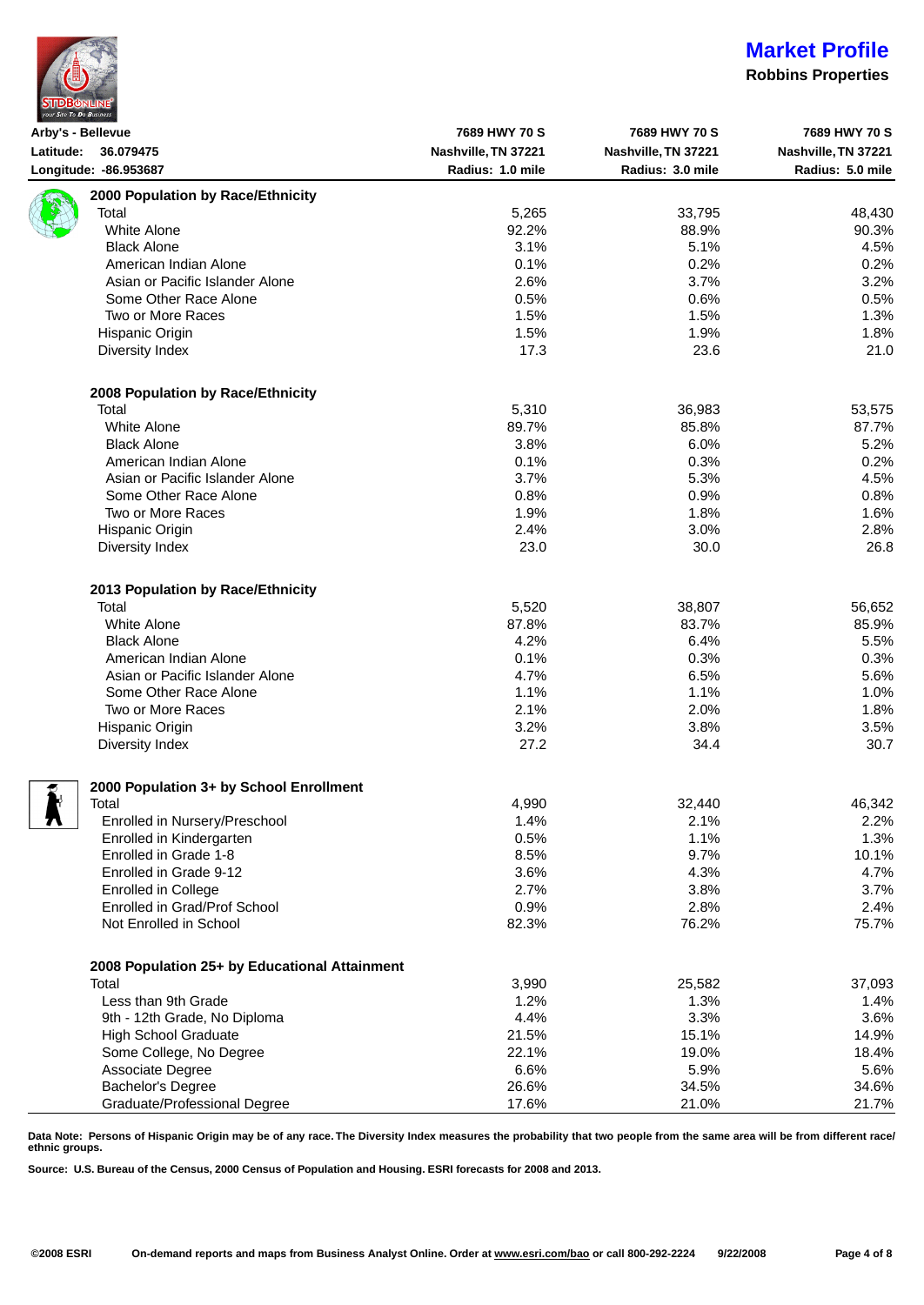

### **Robbins Properties**

| Arby's - Bellevue                                         | 7689 HWY 70 S       | 7689 HWY 70 S       | 7689 HWY 70 S       |
|-----------------------------------------------------------|---------------------|---------------------|---------------------|
| Latitude: 36.079475                                       | Nashville, TN 37221 | Nashville, TN 37221 | Nashville, TN 37221 |
| Longitude: - 86.953687                                    | Radius: 1.0 mile    | Radius: 3.0 mile    | Radius: 5.0 mile    |
| 2008 Population 15+ by Marital Status<br>නං               |                     |                     |                     |
| Total                                                     | 4,484               | 29,950              | 43,201              |
| <b>Never Married</b>                                      | 21.4%               | 26.1%               | 24.7%               |
| Married                                                   | 53.8%               | 56.5%               | 58.9%               |
| Widowed                                                   | 8.2%                | 4.5%                | 4.6%                |
| <b>Divorced</b>                                           | 16.6%               | 12.9%               | 11.8%               |
| 2000 Population 16+ by Employment Status                  |                     |                     |                     |
| Total                                                     | 4,315               | 27,275              | 38,689              |
| In Labor Force                                            | 65.7%               | 75.3%               | 72.6%               |
| Civilian Employed                                         | 63.8%               | 73.6%               | 70.9%               |
| Civilian Unemployed                                       | 1.9%                | 1.6%                | 1.5%                |
| In Armed Forces                                           | 0.0%                | 0.1%                | 0.1%                |
| Not in Labor Force                                        | 34.3%               | 24.7%               | 27.4%               |
| 2008 Civilian Population 16+ in Labor Force               |                     |                     |                     |
| Civilian Employed                                         | 96.0%               | 97.1%               | 97.2%               |
| Civilian Unemployed                                       | 4.0%                | 2.9%                | 2.8%                |
| 2013 Civilian Population 16+ in Labor Force               |                     |                     |                     |
| Civilian Employed                                         | 96.3%               | 97.3%               | 97.3%               |
| Civilian Unemployed                                       | 3.7%                | 2.7%                | 2.7%                |
| 2000 Females 16+ by Employment Status and Age of Children |                     |                     |                     |
| Total                                                     | 2,483               | 14,726              | 20,665              |
| Own Children < 6 Only                                     | 8.1%                | 9.4%                | 9.3%                |
| Employed/in Armed Forces                                  | 4.6%                | 5.3%                | 5.4%                |
| Unemployed                                                | 0.0%                | 0.2%                | 0.1%                |
| Not in Labor Force                                        | 3.4%                | 3.9%                | 3.8%                |
| Own Children < 6 and 6-17 Only                            | 4.7%                | 4.8%                | 4.9%                |
| Employed/in Armed Forces                                  | 3.5%                | 3.2%                | 3.3%                |
| Unemployed                                                | 0.0%                | 0.0%                | 0.0%                |
| Not in Labor Force                                        | 1.2%                | 1.6%                | 1.6%                |
| Own Children 6-17 Only                                    | 11.4%               | 14.2%               | 15.4%               |
| Employed/in Armed Forces                                  | 10.9%               | 11.6%               | 11.5%               |
| Unemployed                                                | 0.0%                | 0.3%                | 0.4%                |
| Not in Labor Force                                        | 0.5%                | 2.3%                | 3.5%                |
| No Own Children < 18                                      | 75.8%               | 71.6%               | 70.4%               |
| Employed/in Armed Forces                                  | 39.5%               | 47.0%               | 43.2%               |
| Unemployed                                                | 0.5%                | 0.8%                | 0.8%                |
| Not in Labor Force                                        | 35.8%               | 23.9%               | 26.3%               |

**Source: U.S. Bureau of the Census, 2000 Census of Population and Housing. ESRI forecasts for 2008.**

**©2008 ESRI On-demand reports and maps from Business Analyst Online. Order at [www.esri.com/bao](http://www.esri.com/bao) or call 800-292-2224 9/22/2008 Page 5 of 8**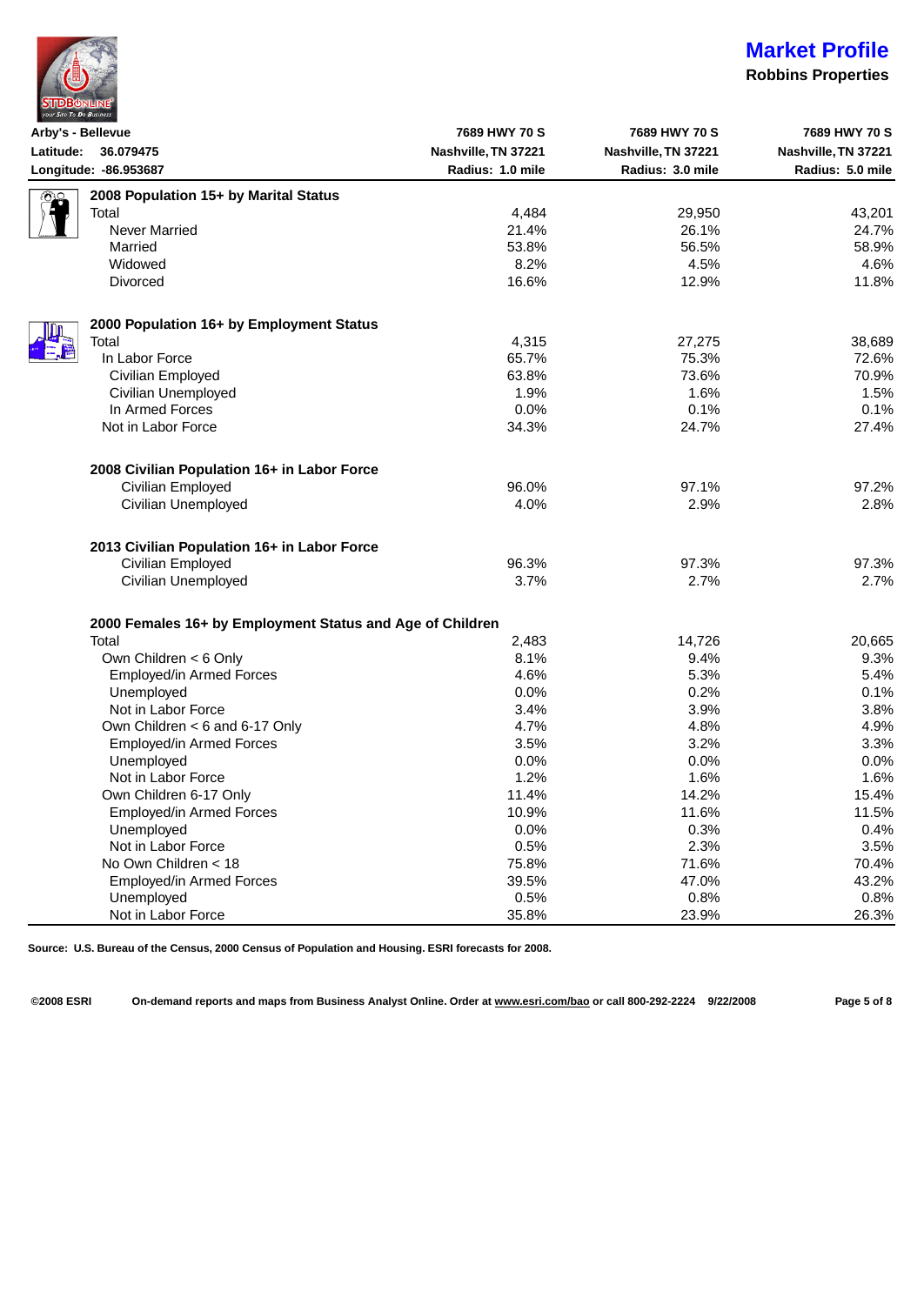|  | <b>STDBONLINE</b>        |  |  |
|--|--------------------------|--|--|
|  | your Site To Do Business |  |  |

### **Robbins Properties**

| Nashville, TN 37221<br>Nashville, TN 37221<br>Nashville, TN 37221<br>Radius: 1.0 mile<br>Radius: 3.0 mile<br>2008 Employed Population 16+ by Industry<br>Total<br>2,783<br>21,157<br>29,329<br>0.1%<br>Agriculture/Mining<br>0.3%<br>0.4%<br>5.0%<br>4.4%<br>Construction<br>4.6%<br>4.0%<br>4.3%<br>Manufacturing<br>4.3%<br>3.3%<br>3.3%<br><b>Wholesale Trade</b><br>3.4%<br><b>Retail Trade</b><br>12.5%<br>9.1%<br>9.3%<br>3.7%<br>2.6%<br><b>Transportation/Utilities</b><br>2.5%<br>Information<br>3.2%<br>4.1%<br>3.9%<br>Finance/Insurance/Real Estate<br>12.7%<br>11.1%<br>48.2%<br>55.6%<br><b>Services</b><br><b>Public Administration</b><br>7.3%<br>5.4%<br>2008 Employed Population 16+ by Occupation<br>2,784<br>Total<br>21,160<br>29,328<br><b>White Collar</b><br>79.2%<br>80.8%<br>80.6%<br>19.6%<br>20.9%<br>Management/Business/Financial<br>21.5%<br>35.0%<br>Professional<br>30.2%<br>33.9%<br>Sales<br>17.3%<br>13.7%<br>14.5%<br>12.1%<br>11.2%<br>Administrative Support<br>10.7%<br>Services<br>8.8%<br>10.0%<br>10.2%<br>9.3%<br><b>Blue Collar</b><br>12.0%<br>9.2%<br>Farming/Forestry/Fishing<br>0.1%<br>0.2%<br>0.1%<br>Construction/Extraction<br>3.5%<br>2.9%<br>3.0%<br>2.0%<br>1.7%<br>Installation/Maintenance/Repair<br>1.6%<br>1.7%<br>Production<br>1.8%<br>4.5%<br>2.7%<br><b>Transportation/Material Moving</b><br>2000 Workers 16+ by Means of Transportation to Work<br>Total<br>2,723<br>19,780<br>27,051<br>Drove Alone - Car, Truck, or Van<br>85.1%<br>83.8%<br>83.8%<br>Carpooled - Car, Truck, or Van<br>9.3%<br>10.0%<br>9.6%<br>0.3%<br>0.2%<br><b>Public Transportation</b><br>0.2%<br>1.0%<br>0.8%<br>Walked<br>0.8%<br><b>Other Means</b><br>0.4%<br>0.4%<br>0.4%<br>4.0%<br>4.8%<br>5.2%<br>Worked at Home<br>2000 Workers 16+ by Travel Time to Work<br>27,052<br>Total<br>2,724<br>19,782<br>95.2%<br>Did Not Work at Home<br>96.0%<br>94.8%<br>1.6%<br>1.3%<br>1.4%<br>Less than 5 minutes<br>6.9%<br>4.9%<br>4.8%<br>5 to 9 minutes<br>15.3%<br>19.0%<br>20.6%<br>10 to 19 minutes<br>20.9%<br>21.7%<br>20 to 24 minutes<br>21.9%<br>37.0%<br>32.7%<br>25 to 34 minutes<br>7.5%<br>6.7%<br>35 to 44 minutes<br>5.1%<br>5.6%<br>45 to 59 minutes<br>1.1%<br>2.0%<br>60 to 89 minutes<br>1.8%<br>0.7%<br>1.2%<br>90 or more minutes<br>1.2%<br>4.0%<br>4.8%<br>Worked at Home<br>5.2%<br>Average Travel Time to Work (in min)<br>25.0<br>25.7<br>25.5<br>2000 Households by Vehicles Available<br>Total<br>15,033<br>20,789<br>2,366<br>None<br>1.0%<br>2.3%<br>2.2%<br>44.9%<br>38.8%<br>35.1%<br>1<br>$\overline{\mathbf{c}}$<br>45.7%<br>45.9%<br>46.6%<br>3<br>5.2%<br>10.0%<br>2.7%<br>2.3%<br>4<br>$5+$<br>0.5%<br>0.7%<br>1.7<br>1.7<br>Average Number of Vehicles Available | Arby's - Bellevue     | 7689 HWY 70 S | 7689 HWY 70 S | 7689 HWY 70 S    |
|------------------------------------------------------------------------------------------------------------------------------------------------------------------------------------------------------------------------------------------------------------------------------------------------------------------------------------------------------------------------------------------------------------------------------------------------------------------------------------------------------------------------------------------------------------------------------------------------------------------------------------------------------------------------------------------------------------------------------------------------------------------------------------------------------------------------------------------------------------------------------------------------------------------------------------------------------------------------------------------------------------------------------------------------------------------------------------------------------------------------------------------------------------------------------------------------------------------------------------------------------------------------------------------------------------------------------------------------------------------------------------------------------------------------------------------------------------------------------------------------------------------------------------------------------------------------------------------------------------------------------------------------------------------------------------------------------------------------------------------------------------------------------------------------------------------------------------------------------------------------------------------------------------------------------------------------------------------------------------------------------------------------------------------------------------------------------------------------------------------------------------------------------------------------------------------------------------------------------------------------------------------------------------------------------------------------------------------------------------------------------------------------------------------------------------------------------------------------------------------------------------------------------------------------------------------------------------------------------------------------------------------------------------------------------------------------------------------------------------------------|-----------------------|---------------|---------------|------------------|
|                                                                                                                                                                                                                                                                                                                                                                                                                                                                                                                                                                                                                                                                                                                                                                                                                                                                                                                                                                                                                                                                                                                                                                                                                                                                                                                                                                                                                                                                                                                                                                                                                                                                                                                                                                                                                                                                                                                                                                                                                                                                                                                                                                                                                                                                                                                                                                                                                                                                                                                                                                                                                                                                                                                                                | Latitude: 36.079475   |               |               |                  |
|                                                                                                                                                                                                                                                                                                                                                                                                                                                                                                                                                                                                                                                                                                                                                                                                                                                                                                                                                                                                                                                                                                                                                                                                                                                                                                                                                                                                                                                                                                                                                                                                                                                                                                                                                                                                                                                                                                                                                                                                                                                                                                                                                                                                                                                                                                                                                                                                                                                                                                                                                                                                                                                                                                                                                | Longitude: -86.953687 |               |               | Radius: 5.0 mile |
|                                                                                                                                                                                                                                                                                                                                                                                                                                                                                                                                                                                                                                                                                                                                                                                                                                                                                                                                                                                                                                                                                                                                                                                                                                                                                                                                                                                                                                                                                                                                                                                                                                                                                                                                                                                                                                                                                                                                                                                                                                                                                                                                                                                                                                                                                                                                                                                                                                                                                                                                                                                                                                                                                                                                                |                       |               |               |                  |
|                                                                                                                                                                                                                                                                                                                                                                                                                                                                                                                                                                                                                                                                                                                                                                                                                                                                                                                                                                                                                                                                                                                                                                                                                                                                                                                                                                                                                                                                                                                                                                                                                                                                                                                                                                                                                                                                                                                                                                                                                                                                                                                                                                                                                                                                                                                                                                                                                                                                                                                                                                                                                                                                                                                                                |                       |               |               |                  |
|                                                                                                                                                                                                                                                                                                                                                                                                                                                                                                                                                                                                                                                                                                                                                                                                                                                                                                                                                                                                                                                                                                                                                                                                                                                                                                                                                                                                                                                                                                                                                                                                                                                                                                                                                                                                                                                                                                                                                                                                                                                                                                                                                                                                                                                                                                                                                                                                                                                                                                                                                                                                                                                                                                                                                |                       |               |               |                  |
|                                                                                                                                                                                                                                                                                                                                                                                                                                                                                                                                                                                                                                                                                                                                                                                                                                                                                                                                                                                                                                                                                                                                                                                                                                                                                                                                                                                                                                                                                                                                                                                                                                                                                                                                                                                                                                                                                                                                                                                                                                                                                                                                                                                                                                                                                                                                                                                                                                                                                                                                                                                                                                                                                                                                                |                       |               |               |                  |
|                                                                                                                                                                                                                                                                                                                                                                                                                                                                                                                                                                                                                                                                                                                                                                                                                                                                                                                                                                                                                                                                                                                                                                                                                                                                                                                                                                                                                                                                                                                                                                                                                                                                                                                                                                                                                                                                                                                                                                                                                                                                                                                                                                                                                                                                                                                                                                                                                                                                                                                                                                                                                                                                                                                                                |                       |               |               |                  |
|                                                                                                                                                                                                                                                                                                                                                                                                                                                                                                                                                                                                                                                                                                                                                                                                                                                                                                                                                                                                                                                                                                                                                                                                                                                                                                                                                                                                                                                                                                                                                                                                                                                                                                                                                                                                                                                                                                                                                                                                                                                                                                                                                                                                                                                                                                                                                                                                                                                                                                                                                                                                                                                                                                                                                |                       |               |               |                  |
|                                                                                                                                                                                                                                                                                                                                                                                                                                                                                                                                                                                                                                                                                                                                                                                                                                                                                                                                                                                                                                                                                                                                                                                                                                                                                                                                                                                                                                                                                                                                                                                                                                                                                                                                                                                                                                                                                                                                                                                                                                                                                                                                                                                                                                                                                                                                                                                                                                                                                                                                                                                                                                                                                                                                                |                       |               |               |                  |
|                                                                                                                                                                                                                                                                                                                                                                                                                                                                                                                                                                                                                                                                                                                                                                                                                                                                                                                                                                                                                                                                                                                                                                                                                                                                                                                                                                                                                                                                                                                                                                                                                                                                                                                                                                                                                                                                                                                                                                                                                                                                                                                                                                                                                                                                                                                                                                                                                                                                                                                                                                                                                                                                                                                                                |                       |               |               |                  |
|                                                                                                                                                                                                                                                                                                                                                                                                                                                                                                                                                                                                                                                                                                                                                                                                                                                                                                                                                                                                                                                                                                                                                                                                                                                                                                                                                                                                                                                                                                                                                                                                                                                                                                                                                                                                                                                                                                                                                                                                                                                                                                                                                                                                                                                                                                                                                                                                                                                                                                                                                                                                                                                                                                                                                |                       |               |               |                  |
|                                                                                                                                                                                                                                                                                                                                                                                                                                                                                                                                                                                                                                                                                                                                                                                                                                                                                                                                                                                                                                                                                                                                                                                                                                                                                                                                                                                                                                                                                                                                                                                                                                                                                                                                                                                                                                                                                                                                                                                                                                                                                                                                                                                                                                                                                                                                                                                                                                                                                                                                                                                                                                                                                                                                                |                       |               |               |                  |
|                                                                                                                                                                                                                                                                                                                                                                                                                                                                                                                                                                                                                                                                                                                                                                                                                                                                                                                                                                                                                                                                                                                                                                                                                                                                                                                                                                                                                                                                                                                                                                                                                                                                                                                                                                                                                                                                                                                                                                                                                                                                                                                                                                                                                                                                                                                                                                                                                                                                                                                                                                                                                                                                                                                                                |                       |               |               | 11.2%            |
|                                                                                                                                                                                                                                                                                                                                                                                                                                                                                                                                                                                                                                                                                                                                                                                                                                                                                                                                                                                                                                                                                                                                                                                                                                                                                                                                                                                                                                                                                                                                                                                                                                                                                                                                                                                                                                                                                                                                                                                                                                                                                                                                                                                                                                                                                                                                                                                                                                                                                                                                                                                                                                                                                                                                                |                       |               |               | 55.2%            |
|                                                                                                                                                                                                                                                                                                                                                                                                                                                                                                                                                                                                                                                                                                                                                                                                                                                                                                                                                                                                                                                                                                                                                                                                                                                                                                                                                                                                                                                                                                                                                                                                                                                                                                                                                                                                                                                                                                                                                                                                                                                                                                                                                                                                                                                                                                                                                                                                                                                                                                                                                                                                                                                                                                                                                |                       |               |               | 5.3%             |
|                                                                                                                                                                                                                                                                                                                                                                                                                                                                                                                                                                                                                                                                                                                                                                                                                                                                                                                                                                                                                                                                                                                                                                                                                                                                                                                                                                                                                                                                                                                                                                                                                                                                                                                                                                                                                                                                                                                                                                                                                                                                                                                                                                                                                                                                                                                                                                                                                                                                                                                                                                                                                                                                                                                                                |                       |               |               |                  |
|                                                                                                                                                                                                                                                                                                                                                                                                                                                                                                                                                                                                                                                                                                                                                                                                                                                                                                                                                                                                                                                                                                                                                                                                                                                                                                                                                                                                                                                                                                                                                                                                                                                                                                                                                                                                                                                                                                                                                                                                                                                                                                                                                                                                                                                                                                                                                                                                                                                                                                                                                                                                                                                                                                                                                |                       |               |               |                  |
|                                                                                                                                                                                                                                                                                                                                                                                                                                                                                                                                                                                                                                                                                                                                                                                                                                                                                                                                                                                                                                                                                                                                                                                                                                                                                                                                                                                                                                                                                                                                                                                                                                                                                                                                                                                                                                                                                                                                                                                                                                                                                                                                                                                                                                                                                                                                                                                                                                                                                                                                                                                                                                                                                                                                                |                       |               |               |                  |
|                                                                                                                                                                                                                                                                                                                                                                                                                                                                                                                                                                                                                                                                                                                                                                                                                                                                                                                                                                                                                                                                                                                                                                                                                                                                                                                                                                                                                                                                                                                                                                                                                                                                                                                                                                                                                                                                                                                                                                                                                                                                                                                                                                                                                                                                                                                                                                                                                                                                                                                                                                                                                                                                                                                                                |                       |               |               |                  |
|                                                                                                                                                                                                                                                                                                                                                                                                                                                                                                                                                                                                                                                                                                                                                                                                                                                                                                                                                                                                                                                                                                                                                                                                                                                                                                                                                                                                                                                                                                                                                                                                                                                                                                                                                                                                                                                                                                                                                                                                                                                                                                                                                                                                                                                                                                                                                                                                                                                                                                                                                                                                                                                                                                                                                |                       |               |               |                  |
|                                                                                                                                                                                                                                                                                                                                                                                                                                                                                                                                                                                                                                                                                                                                                                                                                                                                                                                                                                                                                                                                                                                                                                                                                                                                                                                                                                                                                                                                                                                                                                                                                                                                                                                                                                                                                                                                                                                                                                                                                                                                                                                                                                                                                                                                                                                                                                                                                                                                                                                                                                                                                                                                                                                                                |                       |               |               |                  |
|                                                                                                                                                                                                                                                                                                                                                                                                                                                                                                                                                                                                                                                                                                                                                                                                                                                                                                                                                                                                                                                                                                                                                                                                                                                                                                                                                                                                                                                                                                                                                                                                                                                                                                                                                                                                                                                                                                                                                                                                                                                                                                                                                                                                                                                                                                                                                                                                                                                                                                                                                                                                                                                                                                                                                |                       |               |               |                  |
|                                                                                                                                                                                                                                                                                                                                                                                                                                                                                                                                                                                                                                                                                                                                                                                                                                                                                                                                                                                                                                                                                                                                                                                                                                                                                                                                                                                                                                                                                                                                                                                                                                                                                                                                                                                                                                                                                                                                                                                                                                                                                                                                                                                                                                                                                                                                                                                                                                                                                                                                                                                                                                                                                                                                                |                       |               |               |                  |
|                                                                                                                                                                                                                                                                                                                                                                                                                                                                                                                                                                                                                                                                                                                                                                                                                                                                                                                                                                                                                                                                                                                                                                                                                                                                                                                                                                                                                                                                                                                                                                                                                                                                                                                                                                                                                                                                                                                                                                                                                                                                                                                                                                                                                                                                                                                                                                                                                                                                                                                                                                                                                                                                                                                                                |                       |               |               |                  |
|                                                                                                                                                                                                                                                                                                                                                                                                                                                                                                                                                                                                                                                                                                                                                                                                                                                                                                                                                                                                                                                                                                                                                                                                                                                                                                                                                                                                                                                                                                                                                                                                                                                                                                                                                                                                                                                                                                                                                                                                                                                                                                                                                                                                                                                                                                                                                                                                                                                                                                                                                                                                                                                                                                                                                |                       |               |               |                  |
|                                                                                                                                                                                                                                                                                                                                                                                                                                                                                                                                                                                                                                                                                                                                                                                                                                                                                                                                                                                                                                                                                                                                                                                                                                                                                                                                                                                                                                                                                                                                                                                                                                                                                                                                                                                                                                                                                                                                                                                                                                                                                                                                                                                                                                                                                                                                                                                                                                                                                                                                                                                                                                                                                                                                                |                       |               |               |                  |
|                                                                                                                                                                                                                                                                                                                                                                                                                                                                                                                                                                                                                                                                                                                                                                                                                                                                                                                                                                                                                                                                                                                                                                                                                                                                                                                                                                                                                                                                                                                                                                                                                                                                                                                                                                                                                                                                                                                                                                                                                                                                                                                                                                                                                                                                                                                                                                                                                                                                                                                                                                                                                                                                                                                                                |                       |               |               |                  |
|                                                                                                                                                                                                                                                                                                                                                                                                                                                                                                                                                                                                                                                                                                                                                                                                                                                                                                                                                                                                                                                                                                                                                                                                                                                                                                                                                                                                                                                                                                                                                                                                                                                                                                                                                                                                                                                                                                                                                                                                                                                                                                                                                                                                                                                                                                                                                                                                                                                                                                                                                                                                                                                                                                                                                |                       |               |               |                  |
|                                                                                                                                                                                                                                                                                                                                                                                                                                                                                                                                                                                                                                                                                                                                                                                                                                                                                                                                                                                                                                                                                                                                                                                                                                                                                                                                                                                                                                                                                                                                                                                                                                                                                                                                                                                                                                                                                                                                                                                                                                                                                                                                                                                                                                                                                                                                                                                                                                                                                                                                                                                                                                                                                                                                                |                       |               |               | 1.8%             |
|                                                                                                                                                                                                                                                                                                                                                                                                                                                                                                                                                                                                                                                                                                                                                                                                                                                                                                                                                                                                                                                                                                                                                                                                                                                                                                                                                                                                                                                                                                                                                                                                                                                                                                                                                                                                                                                                                                                                                                                                                                                                                                                                                                                                                                                                                                                                                                                                                                                                                                                                                                                                                                                                                                                                                |                       |               |               | 2.7%             |
|                                                                                                                                                                                                                                                                                                                                                                                                                                                                                                                                                                                                                                                                                                                                                                                                                                                                                                                                                                                                                                                                                                                                                                                                                                                                                                                                                                                                                                                                                                                                                                                                                                                                                                                                                                                                                                                                                                                                                                                                                                                                                                                                                                                                                                                                                                                                                                                                                                                                                                                                                                                                                                                                                                                                                |                       |               |               |                  |
|                                                                                                                                                                                                                                                                                                                                                                                                                                                                                                                                                                                                                                                                                                                                                                                                                                                                                                                                                                                                                                                                                                                                                                                                                                                                                                                                                                                                                                                                                                                                                                                                                                                                                                                                                                                                                                                                                                                                                                                                                                                                                                                                                                                                                                                                                                                                                                                                                                                                                                                                                                                                                                                                                                                                                |                       |               |               |                  |
|                                                                                                                                                                                                                                                                                                                                                                                                                                                                                                                                                                                                                                                                                                                                                                                                                                                                                                                                                                                                                                                                                                                                                                                                                                                                                                                                                                                                                                                                                                                                                                                                                                                                                                                                                                                                                                                                                                                                                                                                                                                                                                                                                                                                                                                                                                                                                                                                                                                                                                                                                                                                                                                                                                                                                |                       |               |               |                  |
|                                                                                                                                                                                                                                                                                                                                                                                                                                                                                                                                                                                                                                                                                                                                                                                                                                                                                                                                                                                                                                                                                                                                                                                                                                                                                                                                                                                                                                                                                                                                                                                                                                                                                                                                                                                                                                                                                                                                                                                                                                                                                                                                                                                                                                                                                                                                                                                                                                                                                                                                                                                                                                                                                                                                                |                       |               |               |                  |
|                                                                                                                                                                                                                                                                                                                                                                                                                                                                                                                                                                                                                                                                                                                                                                                                                                                                                                                                                                                                                                                                                                                                                                                                                                                                                                                                                                                                                                                                                                                                                                                                                                                                                                                                                                                                                                                                                                                                                                                                                                                                                                                                                                                                                                                                                                                                                                                                                                                                                                                                                                                                                                                                                                                                                |                       |               |               |                  |
|                                                                                                                                                                                                                                                                                                                                                                                                                                                                                                                                                                                                                                                                                                                                                                                                                                                                                                                                                                                                                                                                                                                                                                                                                                                                                                                                                                                                                                                                                                                                                                                                                                                                                                                                                                                                                                                                                                                                                                                                                                                                                                                                                                                                                                                                                                                                                                                                                                                                                                                                                                                                                                                                                                                                                |                       |               |               |                  |
|                                                                                                                                                                                                                                                                                                                                                                                                                                                                                                                                                                                                                                                                                                                                                                                                                                                                                                                                                                                                                                                                                                                                                                                                                                                                                                                                                                                                                                                                                                                                                                                                                                                                                                                                                                                                                                                                                                                                                                                                                                                                                                                                                                                                                                                                                                                                                                                                                                                                                                                                                                                                                                                                                                                                                |                       |               |               |                  |
|                                                                                                                                                                                                                                                                                                                                                                                                                                                                                                                                                                                                                                                                                                                                                                                                                                                                                                                                                                                                                                                                                                                                                                                                                                                                                                                                                                                                                                                                                                                                                                                                                                                                                                                                                                                                                                                                                                                                                                                                                                                                                                                                                                                                                                                                                                                                                                                                                                                                                                                                                                                                                                                                                                                                                |                       |               |               |                  |
|                                                                                                                                                                                                                                                                                                                                                                                                                                                                                                                                                                                                                                                                                                                                                                                                                                                                                                                                                                                                                                                                                                                                                                                                                                                                                                                                                                                                                                                                                                                                                                                                                                                                                                                                                                                                                                                                                                                                                                                                                                                                                                                                                                                                                                                                                                                                                                                                                                                                                                                                                                                                                                                                                                                                                |                       |               |               |                  |
|                                                                                                                                                                                                                                                                                                                                                                                                                                                                                                                                                                                                                                                                                                                                                                                                                                                                                                                                                                                                                                                                                                                                                                                                                                                                                                                                                                                                                                                                                                                                                                                                                                                                                                                                                                                                                                                                                                                                                                                                                                                                                                                                                                                                                                                                                                                                                                                                                                                                                                                                                                                                                                                                                                                                                |                       |               |               |                  |
|                                                                                                                                                                                                                                                                                                                                                                                                                                                                                                                                                                                                                                                                                                                                                                                                                                                                                                                                                                                                                                                                                                                                                                                                                                                                                                                                                                                                                                                                                                                                                                                                                                                                                                                                                                                                                                                                                                                                                                                                                                                                                                                                                                                                                                                                                                                                                                                                                                                                                                                                                                                                                                                                                                                                                |                       |               |               |                  |
|                                                                                                                                                                                                                                                                                                                                                                                                                                                                                                                                                                                                                                                                                                                                                                                                                                                                                                                                                                                                                                                                                                                                                                                                                                                                                                                                                                                                                                                                                                                                                                                                                                                                                                                                                                                                                                                                                                                                                                                                                                                                                                                                                                                                                                                                                                                                                                                                                                                                                                                                                                                                                                                                                                                                                |                       |               |               |                  |
|                                                                                                                                                                                                                                                                                                                                                                                                                                                                                                                                                                                                                                                                                                                                                                                                                                                                                                                                                                                                                                                                                                                                                                                                                                                                                                                                                                                                                                                                                                                                                                                                                                                                                                                                                                                                                                                                                                                                                                                                                                                                                                                                                                                                                                                                                                                                                                                                                                                                                                                                                                                                                                                                                                                                                |                       |               |               |                  |
|                                                                                                                                                                                                                                                                                                                                                                                                                                                                                                                                                                                                                                                                                                                                                                                                                                                                                                                                                                                                                                                                                                                                                                                                                                                                                                                                                                                                                                                                                                                                                                                                                                                                                                                                                                                                                                                                                                                                                                                                                                                                                                                                                                                                                                                                                                                                                                                                                                                                                                                                                                                                                                                                                                                                                |                       |               |               |                  |
|                                                                                                                                                                                                                                                                                                                                                                                                                                                                                                                                                                                                                                                                                                                                                                                                                                                                                                                                                                                                                                                                                                                                                                                                                                                                                                                                                                                                                                                                                                                                                                                                                                                                                                                                                                                                                                                                                                                                                                                                                                                                                                                                                                                                                                                                                                                                                                                                                                                                                                                                                                                                                                                                                                                                                |                       |               |               |                  |
|                                                                                                                                                                                                                                                                                                                                                                                                                                                                                                                                                                                                                                                                                                                                                                                                                                                                                                                                                                                                                                                                                                                                                                                                                                                                                                                                                                                                                                                                                                                                                                                                                                                                                                                                                                                                                                                                                                                                                                                                                                                                                                                                                                                                                                                                                                                                                                                                                                                                                                                                                                                                                                                                                                                                                |                       |               |               |                  |
|                                                                                                                                                                                                                                                                                                                                                                                                                                                                                                                                                                                                                                                                                                                                                                                                                                                                                                                                                                                                                                                                                                                                                                                                                                                                                                                                                                                                                                                                                                                                                                                                                                                                                                                                                                                                                                                                                                                                                                                                                                                                                                                                                                                                                                                                                                                                                                                                                                                                                                                                                                                                                                                                                                                                                |                       |               |               | 31.5%            |
|                                                                                                                                                                                                                                                                                                                                                                                                                                                                                                                                                                                                                                                                                                                                                                                                                                                                                                                                                                                                                                                                                                                                                                                                                                                                                                                                                                                                                                                                                                                                                                                                                                                                                                                                                                                                                                                                                                                                                                                                                                                                                                                                                                                                                                                                                                                                                                                                                                                                                                                                                                                                                                                                                                                                                |                       |               |               | 6.2%             |
|                                                                                                                                                                                                                                                                                                                                                                                                                                                                                                                                                                                                                                                                                                                                                                                                                                                                                                                                                                                                                                                                                                                                                                                                                                                                                                                                                                                                                                                                                                                                                                                                                                                                                                                                                                                                                                                                                                                                                                                                                                                                                                                                                                                                                                                                                                                                                                                                                                                                                                                                                                                                                                                                                                                                                |                       |               |               | 5.4%             |
|                                                                                                                                                                                                                                                                                                                                                                                                                                                                                                                                                                                                                                                                                                                                                                                                                                                                                                                                                                                                                                                                                                                                                                                                                                                                                                                                                                                                                                                                                                                                                                                                                                                                                                                                                                                                                                                                                                                                                                                                                                                                                                                                                                                                                                                                                                                                                                                                                                                                                                                                                                                                                                                                                                                                                |                       |               |               |                  |
|                                                                                                                                                                                                                                                                                                                                                                                                                                                                                                                                                                                                                                                                                                                                                                                                                                                                                                                                                                                                                                                                                                                                                                                                                                                                                                                                                                                                                                                                                                                                                                                                                                                                                                                                                                                                                                                                                                                                                                                                                                                                                                                                                                                                                                                                                                                                                                                                                                                                                                                                                                                                                                                                                                                                                |                       |               |               |                  |
|                                                                                                                                                                                                                                                                                                                                                                                                                                                                                                                                                                                                                                                                                                                                                                                                                                                                                                                                                                                                                                                                                                                                                                                                                                                                                                                                                                                                                                                                                                                                                                                                                                                                                                                                                                                                                                                                                                                                                                                                                                                                                                                                                                                                                                                                                                                                                                                                                                                                                                                                                                                                                                                                                                                                                |                       |               |               |                  |
|                                                                                                                                                                                                                                                                                                                                                                                                                                                                                                                                                                                                                                                                                                                                                                                                                                                                                                                                                                                                                                                                                                                                                                                                                                                                                                                                                                                                                                                                                                                                                                                                                                                                                                                                                                                                                                                                                                                                                                                                                                                                                                                                                                                                                                                                                                                                                                                                                                                                                                                                                                                                                                                                                                                                                |                       |               |               |                  |
|                                                                                                                                                                                                                                                                                                                                                                                                                                                                                                                                                                                                                                                                                                                                                                                                                                                                                                                                                                                                                                                                                                                                                                                                                                                                                                                                                                                                                                                                                                                                                                                                                                                                                                                                                                                                                                                                                                                                                                                                                                                                                                                                                                                                                                                                                                                                                                                                                                                                                                                                                                                                                                                                                                                                                |                       |               |               |                  |
|                                                                                                                                                                                                                                                                                                                                                                                                                                                                                                                                                                                                                                                                                                                                                                                                                                                                                                                                                                                                                                                                                                                                                                                                                                                                                                                                                                                                                                                                                                                                                                                                                                                                                                                                                                                                                                                                                                                                                                                                                                                                                                                                                                                                                                                                                                                                                                                                                                                                                                                                                                                                                                                                                                                                                |                       |               |               |                  |
|                                                                                                                                                                                                                                                                                                                                                                                                                                                                                                                                                                                                                                                                                                                                                                                                                                                                                                                                                                                                                                                                                                                                                                                                                                                                                                                                                                                                                                                                                                                                                                                                                                                                                                                                                                                                                                                                                                                                                                                                                                                                                                                                                                                                                                                                                                                                                                                                                                                                                                                                                                                                                                                                                                                                                |                       |               |               |                  |
|                                                                                                                                                                                                                                                                                                                                                                                                                                                                                                                                                                                                                                                                                                                                                                                                                                                                                                                                                                                                                                                                                                                                                                                                                                                                                                                                                                                                                                                                                                                                                                                                                                                                                                                                                                                                                                                                                                                                                                                                                                                                                                                                                                                                                                                                                                                                                                                                                                                                                                                                                                                                                                                                                                                                                |                       |               |               |                  |
|                                                                                                                                                                                                                                                                                                                                                                                                                                                                                                                                                                                                                                                                                                                                                                                                                                                                                                                                                                                                                                                                                                                                                                                                                                                                                                                                                                                                                                                                                                                                                                                                                                                                                                                                                                                                                                                                                                                                                                                                                                                                                                                                                                                                                                                                                                                                                                                                                                                                                                                                                                                                                                                                                                                                                |                       |               |               |                  |
|                                                                                                                                                                                                                                                                                                                                                                                                                                                                                                                                                                                                                                                                                                                                                                                                                                                                                                                                                                                                                                                                                                                                                                                                                                                                                                                                                                                                                                                                                                                                                                                                                                                                                                                                                                                                                                                                                                                                                                                                                                                                                                                                                                                                                                                                                                                                                                                                                                                                                                                                                                                                                                                                                                                                                |                       |               |               |                  |
|                                                                                                                                                                                                                                                                                                                                                                                                                                                                                                                                                                                                                                                                                                                                                                                                                                                                                                                                                                                                                                                                                                                                                                                                                                                                                                                                                                                                                                                                                                                                                                                                                                                                                                                                                                                                                                                                                                                                                                                                                                                                                                                                                                                                                                                                                                                                                                                                                                                                                                                                                                                                                                                                                                                                                |                       |               |               | 12.2%            |
|                                                                                                                                                                                                                                                                                                                                                                                                                                                                                                                                                                                                                                                                                                                                                                                                                                                                                                                                                                                                                                                                                                                                                                                                                                                                                                                                                                                                                                                                                                                                                                                                                                                                                                                                                                                                                                                                                                                                                                                                                                                                                                                                                                                                                                                                                                                                                                                                                                                                                                                                                                                                                                                                                                                                                |                       |               |               | 3.0%             |
|                                                                                                                                                                                                                                                                                                                                                                                                                                                                                                                                                                                                                                                                                                                                                                                                                                                                                                                                                                                                                                                                                                                                                                                                                                                                                                                                                                                                                                                                                                                                                                                                                                                                                                                                                                                                                                                                                                                                                                                                                                                                                                                                                                                                                                                                                                                                                                                                                                                                                                                                                                                                                                                                                                                                                |                       |               |               | 0.9%             |
|                                                                                                                                                                                                                                                                                                                                                                                                                                                                                                                                                                                                                                                                                                                                                                                                                                                                                                                                                                                                                                                                                                                                                                                                                                                                                                                                                                                                                                                                                                                                                                                                                                                                                                                                                                                                                                                                                                                                                                                                                                                                                                                                                                                                                                                                                                                                                                                                                                                                                                                                                                                                                                                                                                                                                |                       |               |               | 1.8              |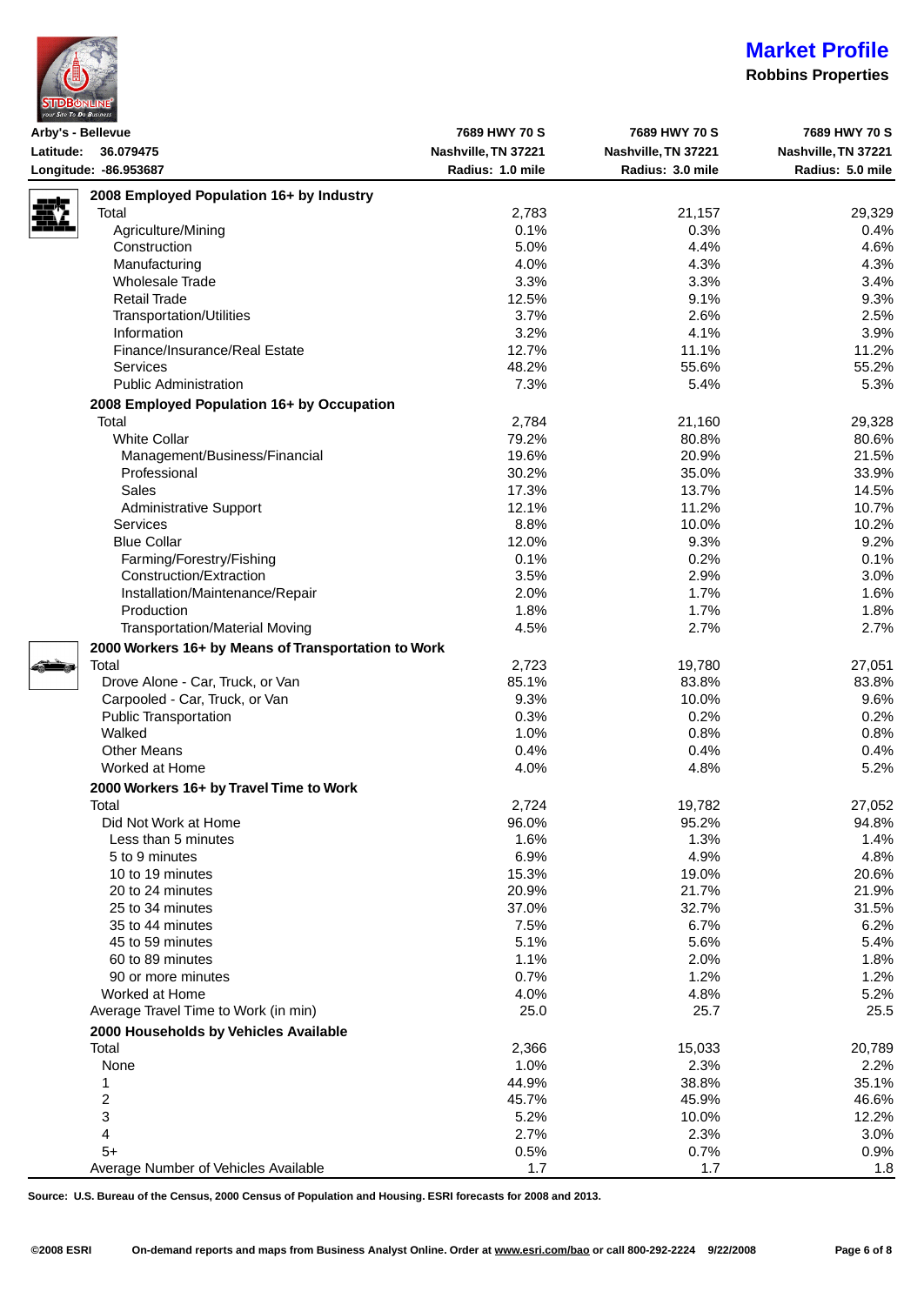|  | <b>STDBONLINE</b><br>your Site To Do Business |
|--|-----------------------------------------------|

## **Robbins Properties**

| Arby's - Bellevue                                                                                                                       |                                              | 7689 HWY 70 S                           | 7689 HWY 70 S       | 7689 HWY 70 S       |
|-----------------------------------------------------------------------------------------------------------------------------------------|----------------------------------------------|-----------------------------------------|---------------------|---------------------|
| Latitude: 36.079475<br>Longitude: -86.953687                                                                                            |                                              | Nashville, TN 37221<br>Radius: 1.0 mile | Nashville, TN 37221 | Nashville, TN 37221 |
|                                                                                                                                         |                                              |                                         | Radius: 3.0 mile    | Radius: 5.0 mile    |
| مے۔                                                                                                                                     | 2000 Households by Type                      |                                         |                     |                     |
| <b>in</b>                                                                                                                               | Total                                        | 2,404                                   | 14,966              | 20,773              |
| 4II Y                                                                                                                                   | Family Households                            | 62.2%                                   | 60.2%               | 63.7%               |
|                                                                                                                                         | Married-couple Family                        | 48.5%                                   | 49.7%               | 53.7%               |
|                                                                                                                                         | With Related Children                        | 18.0%                                   | 22.3%               |                     |
|                                                                                                                                         |                                              |                                         |                     | 24.1%               |
|                                                                                                                                         | Other Family (No Spouse)                     | 13.7%                                   | 10.5%               | 10.0%               |
|                                                                                                                                         | With Related Children                        | 7.6%                                    | 6.4%                | 6.0%                |
|                                                                                                                                         | Nonfamily Households                         | 37.8%                                   | 39.8%               | 36.3%               |
|                                                                                                                                         | Householder Living Alone                     | 33.4%                                   | 32.1%               | 29.4%               |
|                                                                                                                                         | Householder Not Living Alone                 | 4.4%                                    | 7.7%                | 7.0%                |
|                                                                                                                                         | Households with Related Children             | 25.6%                                   | 28.8%               | 30.0%               |
|                                                                                                                                         | Households with Persons 65+                  | 28.1%                                   | 16.3%               | 18.4%               |
|                                                                                                                                         |                                              |                                         |                     |                     |
|                                                                                                                                         | 2000 Households by Size                      |                                         |                     |                     |
|                                                                                                                                         | Total                                        | 2,403                                   | 14,966              | 20,772              |
|                                                                                                                                         | 1 Person Household                           | 33.4%                                   | 32.1%               | 29.4%               |
|                                                                                                                                         | 2 Person Household                           | 37.9%                                   | 35.8%               | 36.6%               |
|                                                                                                                                         | 3 Person Household                           | 14.9%                                   | 15.4%               | 15.7%               |
|                                                                                                                                         | 4 Person Household                           | 9.8%                                    | 11.6%               | 12.5%               |
|                                                                                                                                         | 5 Person Household                           | 2.7%                                    | 3.9%                | 4.5%                |
|                                                                                                                                         | 6 Person Household                           | 0.8%                                    | 0.8%                | 1.0%                |
|                                                                                                                                         | 7+ Person Household                          | 0.4%                                    | 0.3%                | 0.4%                |
|                                                                                                                                         | 2000 Households by Year Householder Moved In |                                         |                     |                     |
|                                                                                                                                         | Total                                        | 2,364                                   | 15,034              | 20,788              |
|                                                                                                                                         | Moved in 1999 to March 2000                  | 15.4%                                   | 27.6%               | 24.3%               |
|                                                                                                                                         | Moved in 1995 to 1998                        | 40.7%                                   | 37.2%               | 34.6%               |
|                                                                                                                                         |                                              |                                         |                     |                     |
|                                                                                                                                         | Moved in 1990 to 1994                        | 18.4%                                   | 14.7%               | 14.6%               |
|                                                                                                                                         | Moved in 1980 to 1989                        | 17.4%                                   | 13.3%               | 14.7%               |
|                                                                                                                                         | Moved in 1970 to 1979                        | 5.4%                                    | 4.6%                | 6.5%                |
|                                                                                                                                         | Moved in 1969 or Earlier                     | 2.6%                                    | 2.6%                | 5.3%                |
|                                                                                                                                         | Median Year Householder Moved In             | 1996                                    | 1997                | 1996                |
|                                                                                                                                         | 2000 Housing Units by Units in Structure     |                                         |                     |                     |
| $\begin{array}{ccc} \begin{array}{ccc} \text{d} & \text{d} & \text{d} \\ \hline \text{d} & \text{d} & \text{d} \end{array} \end{array}$ | Total                                        | 2,446                                   | 15,901              | 21,903              |
|                                                                                                                                         | 1, Detached                                  | 34.1%                                   | 44.1%               | 53.2%               |
|                                                                                                                                         | 1, Attached                                  | 45.1%                                   | 16.3%               | 13.1%               |
|                                                                                                                                         | 2                                            | 7.6%                                    | 4.3%                | 3.8%                |
|                                                                                                                                         |                                              |                                         |                     |                     |
|                                                                                                                                         | 3 or 4                                       | 1.8%                                    | 5.8%                | 4.7%                |
|                                                                                                                                         | 5 to 9                                       | 6.1%                                    | 9.1%                | 7.5%                |
|                                                                                                                                         | 10 to 19                                     | 2.6%                                    | 9.6%                | 8.0%                |
|                                                                                                                                         | $20+$                                        | 2.1%                                    | 10.6%               | 8.8%                |
|                                                                                                                                         | Mobile Home                                  | 0.5%                                    | 0.4%                | 0.7%                |
|                                                                                                                                         | Other                                        | 0.0%                                    | 0.0%                | 0.0%                |
|                                                                                                                                         | 2000 Housing Units by Year Structure Built   |                                         |                     |                     |
|                                                                                                                                         | Total                                        | 2,440                                   | 15,919              | 21,874              |
|                                                                                                                                         | 1999 to March 2000                           | 3.9%                                    | 3.1%                | 2.7%                |
|                                                                                                                                         | 1995 to 1998                                 | 13.9%                                   | 17.9%               | 15.2%               |
|                                                                                                                                         | 1990 to 1994                                 | 7.7%                                    | 12.4%               | 10.8%               |
|                                                                                                                                         |                                              |                                         |                     |                     |
|                                                                                                                                         | 1980 to 1989                                 | 25.9%                                   | 28.6%               | 24.6%               |
|                                                                                                                                         | 1970 to 1979                                 | 36.0%                                   | 23.1%               | 22.2%               |
|                                                                                                                                         | 1969 or Earlier                              | 12.6%                                   | 15.0%               | 24.6%               |
|                                                                                                                                         | Median Year Structure Built                  | 1981                                    | 1984                | 1981                |

**Source: U.S. Bureau of the Census, 2000 Census of Population and Housing.**